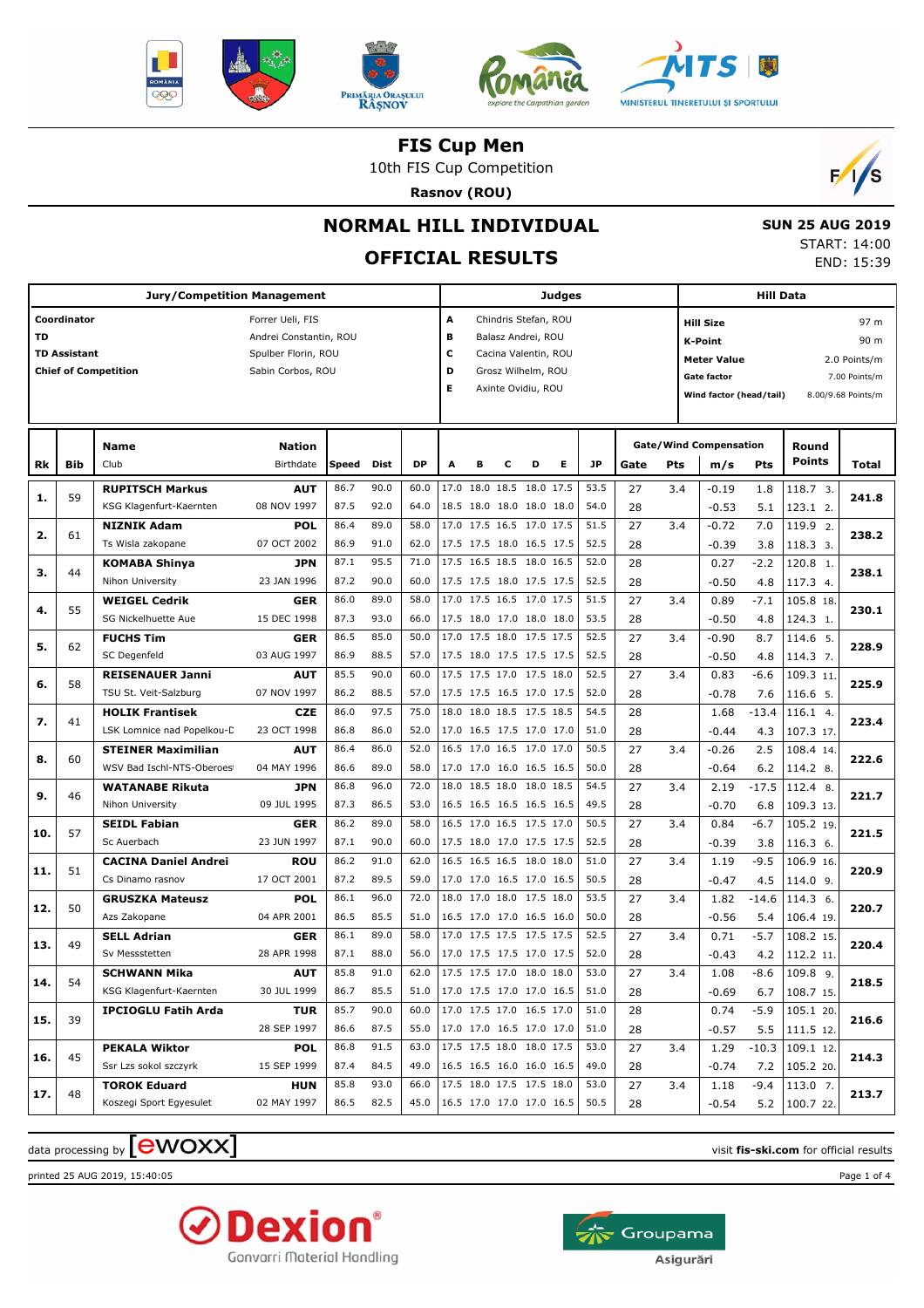







10th FIS Cup Competition

**Rasnov (ROU)**



# **NORMAL HILL INDIVIDUAL**

# **OFFICIAL RESULTS**

| <b>SUN 25 AUG 2019</b> |            |
|------------------------|------------|
| START: 14:00           |            |
|                        | END: 15:39 |

|           |                |                              |               |       |             |           |      |                          |   |   |   |           |      |     |                               |         |                        | ヒバレ・エフ・フン |
|-----------|----------------|------------------------------|---------------|-------|-------------|-----------|------|--------------------------|---|---|---|-----------|------|-----|-------------------------------|---------|------------------------|-----------|
|           |                | <b>Name</b>                  | <b>Nation</b> |       |             |           |      |                          |   |   |   |           |      |     | <b>Gate/Wind Compensation</b> |         | Round<br><b>Points</b> |           |
| <b>Rk</b> | <b>Bib</b>     | Club                         | Birthdate     | Speed | <b>Dist</b> | <b>DP</b> | A    | в                        | c | D | Е | <b>JP</b> | Gate | Pts | m/s                           | Pts     |                        | Total     |
|           |                | <b>HABDAS Jan</b>            | <b>POL</b>    | 86.1  | 89.5        | 59.0      |      | 16.0 16.5 15.0 16.0 16.0 |   |   |   | 48.0      | 27   | 3.4 | 1.39                          | $-11.1$ | 99.3 25.               |           |
| 18.       | 47             | Lks Klimczok bystra          | 02 DEC 2003   | 87.7  | 87.5        | 55.0      |      | 17.0 17.0 16.0 17.0 17.5 |   |   |   | 51.0      | 28   |     | $-0.72$                       | 7.0     | 113.0 10.              | 212.3     |
|           |                | <b>NAKAMURA Yuto</b>         | <b>JPN</b>    | 85.0  | 89.0        | 58.0      |      | 16.5 16.5 17.0 17.0 17.0 |   |   |   | 50.5      | 27   | 3.4 | 1.11                          | $-8.9$  | 103.0 22.              |           |
| 19.       | 53             |                              | 02 AUG 1997   | 86.1  | 85.0        | 50.0      |      | 17.5 17.0 16.5 17.0 17.5 |   |   |   | 51.5      | 28   |     | $-0.77$                       | 7.5     | 109.0 14.              | 212.0     |
|           |                | <b>MANKOV Ilia</b>           | <b>RUS</b>    | 86.2  | 95.0        | 70.0      |      | 16.0 15.5 16.5 14.5 15.5 |   |   |   | 47.0      | 28   |     | 1.72                          | $-13.8$ | 103.2 21.              |           |
| 20.       | 42             | Sdushor Aist nizhniy taqil   | 17 MAR 2003   | 86.9  | 86.5        | 53.0      |      | 17.0 17.0 16.0 16.0 16.5 |   |   |   | 49.5      | 28   |     | $-0.45$                       | 4.4     | 106.9 18.              | 210.1     |
|           | 56             | <b>ROMBACH Sebastian</b>     | <b>GER</b>    | 86.1  | 90.0        | 60.0      |      | 17.0 17.5 17.0 18.0 18.0 |   |   |   | 52.5      | 27   | 3.4 | 0.88                          | $-7.0$  | 108.9 13.              |           |
| 21.       |                | <b>SC Hinterzarten</b>       | 22 JUL 1996   | 86.9  | 82.5        | 45.0      |      | 16.5 16.5 15.5 17.0 16.0 |   |   |   | 49.0      | 28   |     | $-0.64$                       | 6.2     | 100.2 23.              | 209.1     |
|           |                | <b>VASKUL Andrii</b>         | <b>UKR</b>    | 86.7  | 92.5        | 65.0      |      | 18.0 17.0 17.5 17.5 17.5 |   |   |   | 52.5      | 28   |     | 1.38                          | $-11.0$ | 106.5 17.              |           |
| 22.       | 43             | COP of Winter Sports         | 01 APR 1999   | 87.2  | 87.0        | 54.0      |      | 15.0 15.5 15.0 15.0 15.0 |   |   |   | 45.0      | 28   |     | $-0.36$                       | 3.5     | 102.5 21.              | 209.0     |
| 23.       | 52             | <b>MOERTH Francisco</b>      | <b>AUT</b>    | 86.0  | 92.0        | 64.0      |      | 17.5 18.0 17.0 18.5 18.0 |   |   |   | 53.5      | 27   | 3.4 | 1.39                          | $-11.1$ | 109.8 9.               |           |
|           |                | <b>WSC Bad Mitterndorf</b>   | 09 JUL 1999   | 86.6  | 81.5        | 43.0      |      | 16.5 16.5 16.5 17.0 16.5 |   |   |   | 49.5      | 28   |     | $-0.54$                       | 5.2     | 97.7 26.               | 207.5     |
|           |                | <b>WINTER Paul</b>           | <b>GER</b>    | 84.7  | 88.5        | 57.0      |      | 17.5 17.5 16.5 17.5 17.5 |   |   |   | 52.5      | 28   |     | 1.59                          | $-12.7$ | 96.8 29.               |           |
| 24.       | 38             | SC Willingen                 | 05 OCT 1997   | 86.1  | 85.5        | 51.0      |      | 17.0 17.0 17.0 17.0 17.0 |   |   |   | 51.0      | 28   |     | $-0.66$                       | 6.4     | 108.4 16.              | 205.2     |
|           |                | <b>NAGAMINE Hisaki</b>       | <b>JPN</b>    | 85.3  | 93.0        | 66.0      |      | 18.0 17.5 18.0 18.0 17.5 |   |   |   | 53.5      | 28   |     | 2.35                          | $-18.8$ | 100.7 23.              |           |
| 25.       | 33             |                              | 29 APR 1997   | 86.3  | 80.5        | 41.0      |      | 16.5 16.5 16.5 17.0 17.0 |   |   |   | 50.0      | 28   |     | $-0.57$                       | 5.5     | 96.5 27.               | 197.2     |
|           |                | <b>WIENERROITHER Julian</b>  | <b>AUT</b>    | 86.8  | 97.0        | 74.0      |      | 15.5 16.5 16.0 15.5 15.5 |   |   |   | 47.0      | 28   |     | 2.90                          | $-23.2$ | 97.8 26.               |           |
| 26.       | 30             | SK Saalfelden-Salzburg       | 05 JUL 1999   | 87.2  | 80.5        | 41.0      |      | 17.0 16.5 16.5 16.5 16.5 |   |   |   | 49.5      | 28   |     | $-0.85$                       | 8.2     | 98.7 25.               | 196.5     |
|           |                | <b>WEIGEL Lennart</b>        | <b>GER</b>    | 86.2  | 84.0        | 48.0      | 16.0 | 16.5 16.5 16.0 16.5      |   |   |   | 49.0      | 28   |     | 0.25                          | $-2.0$  | 95.0 30.               | 195.1     |
| 27.       | 13             | SK Meinerzhagen              | 29 MAY 2000   | 86.9  | 81.5        | 43.0      |      | 16.5 16.5 16.5 17.0 16.5 |   |   |   | 49.5      | 28   |     | $-0.78$                       | 7.6     | 100.1 24.              |           |
|           | 26             | <b>MUSTAFIN Vladislav</b>    | <b>RUS</b>    | 85.9  | 91.0        | 62.0      |      | 17.0 16.0 16.0 16.5 17.0 |   |   |   | 49.5      | 28   |     | 1.78                          | $-14.2$ | 97.3 28.               |           |
| 28.       |                | Sdushor Start perm region    | 21 JUL 2000   | 86.2  | 78.0        | 36.0      |      | 16.5 16.5 16.5 16.0 16.0 |   |   |   | 49.0      | 28   |     | $-0.90$                       | 8.7     | 93.7 28.               | 191.0     |
|           |                | <b>GUNGEN Muhammed Munir</b> | <b>TUR</b>    | 86.5  | 88.0        | 56.0      |      | 16.0 16.5 16.5 17.0 17.0 |   |   |   | 50.0      | 28   |     | 0.70                          | $-5.6$  | 100.4 24.              |           |
| 29.       | $\overline{2}$ |                              | 24 AUG 1998   | 86.8  | 75.0        | 30.0      |      | 16.0 15.5 16.0 16.0 15.5 |   |   |   | 47.5      | 28   |     | $-0.70$                       | 6.8     | 84.3 29.               | 184.7     |
|           |                | <b>CZYZ Bartosz</b>          | <b>POL</b>    | 86.4  | 86.0        | 52.0      |      | 17.0 16.5 17.0 17.5 17.5 |   |   |   | 51.5      | 28   |     | 0.76                          | $-6.1$  | 97.4 27.               |           |
| 30.       | 40             | WSS Wisla                    | 14 AUG 1999   |       |             |           |      |                          |   |   |   |           |      |     |                               |         |                        | 97.4      |
|           |                |                              |               |       |             |           |      |                          |   |   |   |           |      |     |                               |         |                        |           |

|     | Not qualified for final round |                                                              |                           |      |      |      |                                      |  |  |  |      |    |      |         |  |      |
|-----|-------------------------------|--------------------------------------------------------------|---------------------------|------|------|------|--------------------------------------|--|--|--|------|----|------|---------|--|------|
| 31. | 23                            | <b>KELLERMANN Sebastian</b><br>TJ Dukla Frenstat pod Radhost | <b>CZE</b><br>17 JUN 2000 | 86.1 | 85.5 | 51.0 | $ 17.0 \t17.0 \t16.5 \t17.0 \t16.5 $ |  |  |  | 50.5 | 28 | 1.19 | $-9.5$  |  | 92.0 |
| 32. | 34                            | <b>MOLNAR Florian</b><br>Koszegi SE                          | <b>HUN</b><br>14 MAR 2002 | 86.5 | 91.0 | 62.0 | 17.0 16.0 15.5 17.0 16.0             |  |  |  | 49.0 | 28 | 2.41 | $-19.3$ |  | 91.7 |
| 33. | 32                            | <b>SELCER Radek</b><br>TJ Dukla Frenstat pod Radhost         | <b>CZE</b><br>10 AUG 2001 | 84.8 | 87.5 | 55.0 | 17.0 17.0 16.0 17.0 16.0             |  |  |  | 50.0 | 28 | 1.81 | $-14.5$ |  | 90.5 |
| 34. | 19                            | <b>BEDIR Muhammed Ali</b>                                    | <b>TUR</b><br>24 MAR 2000 | 85.4 | 86.5 |      | 53.0 16.5 16.5 16.0 17.0 16.5 49.5   |  |  |  |      | 28 | 1.52 | $-12.2$ |  | 90.3 |
| 35. | 8                             | <b>NIKOLAEV Konstantin</b><br>Start Perm CP SSK Kemerovo     | <b>RUS</b><br>26 JUL 2000 | 86.2 | 84.0 | 48.0 | 16.5 16.5 16.0 17.0 16.0             |  |  |  | 49.0 | 28 | 0.88 | $-7.0$  |  | 90.0 |
| 36. | 35                            | <b>SPULBER Mihnea Alexandru</b><br>Acs Sacele                | <b>ROU</b><br>11 DEC 2000 | 85.9 | 85.0 |      | 50.0   17.5 17.0 16.5 17.0 17.0      |  |  |  | 51.0 | 28 | 1.66 | $-13.3$ |  | 87.7 |
| 37. | $\overline{4}$                | <b>CINTIMAR Muhammet Irfan</b>                               | <b>TUR</b><br>16 JUL 1997 | 85.8 | 81.5 | 43.0 | 16.0 16.5 17.0 16.5 16.5             |  |  |  | 49.5 | 28 | 0.77 | $-6.2$  |  | 86.3 |

### $\frac{1}{2}$  data processing by  $\boxed{\text{ewOX}}$

printed 25 AUG 2019, 15:40:05 Page 2 of 4



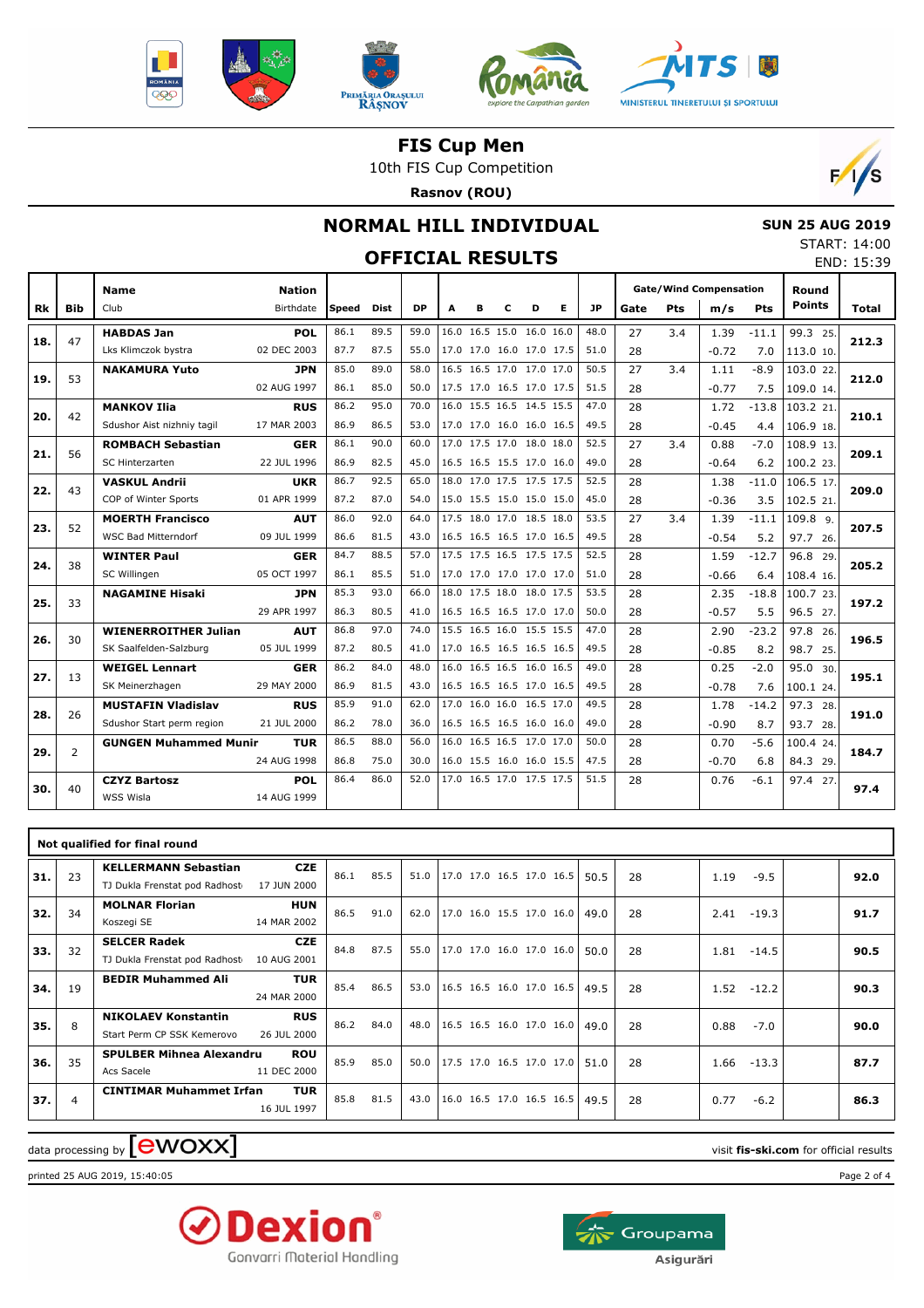







10th FIS Cup Competition

**Rasnov (ROU)**



# **NORMAL HILL INDIVIDUAL**

# **OFFICIAL RESULTS**

 **SUN 25 AUG 2019** START: 14:00 END: 15:39

|           |            | <b>Name</b>                           | <b>Nation</b>             |              |             |           |                          |     |     |     |     |           | <b>Gate/Wind Compensation</b> |     |      | Round   |               |              |
|-----------|------------|---------------------------------------|---------------------------|--------------|-------------|-----------|--------------------------|-----|-----|-----|-----|-----------|-------------------------------|-----|------|---------|---------------|--------------|
| <b>Rk</b> | <b>Bib</b> | Club                                  | Birthdate                 | <b>Speed</b> | <b>Dist</b> | <b>DP</b> | A                        | в   | c   | D   | E.  | <b>JP</b> | Gate                          | Pts | m/s  | Pts     | <b>Points</b> | <b>Total</b> |
|           |            | <b>TARMAN Rok</b>                     | <b>SLO</b>                |              |             |           |                          |     |     |     |     |           |                               |     |      |         |               |              |
| 38.       | 28         | Nd Ratece planica                     | 18 OCT 1997               | 85.5         | 94.0        | 68.0      | 10.5 10.5 10.5 11.0 10.0 |     |     |     |     | 31.5      | 28                            |     | 1.98 | $-15.8$ |               | 83.7         |
|           |            | <b>HOLUB Benedikt</b>                 | <b>CZE</b>                | 85.8         | 82.0        | 44.0      | 16.0 16.0 15.5 15.5 15.0 |     |     |     |     |           |                               |     |      |         |               |              |
| 39.       | 20         | TJ Dukla Frenstat pod Radhost         | 02 OCT 2000               |              |             |           |                          |     |     |     |     | 47.0      | 28                            |     | 1.17 | $-9.4$  |               | 81.6         |
| 40.       | 29         | <b>FUCHS Eric</b>                     | <b>GER</b>                | 84.6         | 80.0        | 40.0      | 16.5 16.5 16.0 16.5 16.0 |     |     |     |     | 49.0      | 28                            |     | 1.32 | $-10.6$ |               | 78.4         |
|           |            | SC Oberstdorf                         | 08 MAY 2001               |              |             |           |                          |     |     |     |     |           |                               |     |      |         |               |              |
| 41.       | 25         | <b>ROMPPAINEN Paavo</b>               | <b>FIN</b>                | 86.6         | 83.0        | 46.0      | 17.0 15.5 15.5 16.0 15.5 |     |     |     |     | 47.0      | 28                            |     | 2.28 | $-18.2$ |               | 74.8         |
|           |            | Seinajoki Ski club                    | 15 JAN 2003               |              |             |           |                          |     |     |     |     |           |                               |     |      |         |               |              |
| 42.       | 11         | <b>KUISMA Tomas</b>                   | <b>FIN</b>                | 85.0         | 82.0        | 44.0      | 16.5 16.5 16.0 16.5 16.5 |     |     |     |     | 49.5      | 28                            |     | 2.36 | $-18.9$ |               | 74.6         |
|           |            | Puijon Hiihtoseura                    | 30 JUL 2004               |              |             |           |                          |     |     |     |     |           |                               |     |      |         |               |              |
| 43.       | 21         | <b>RYDL Radek</b><br>TJ Dukla Liberec | <b>CZE</b><br>15 JUL 2001 | 85.7         | 73.5        | 27.0      | 15.5 16.0 16.0 16.0 16.0 |     |     |     |     | 48.0      | 28                            |     | 0.50 | $-4.0$  |               | 71.0         |
|           |            | <b>FELDOREAN Andrei</b>               | <b>ROU</b>                |              |             |           |                          |     |     |     |     |           |                               |     |      |         |               |              |
| 44.       | 36         | Acs Sacele                            | 13 APR 2000               | 85.3         | 72.0        | 24.0      | 15.5 15.5 15.0 15.5 15.0 |     |     |     |     | 46.0      | 28                            |     | 0.03 | $-0.2$  |               | 69.8         |
|           |            | <b>VALTO Kasperi</b>                  | <b>FIN</b>                |              |             |           |                          |     |     |     |     |           |                               |     |      |         |               |              |
| 45.       | 9          | Lahden Hiihtoseura                    | 03 JUL 2003               | 84.8         | 78.0        | 36.0      | 15.5 16.0 15.5 16.0 15.5 |     |     |     |     | 47.0      | 28                            |     | 1.82 | $-14.6$ |               | 68.4         |
|           |            | <b>PACURAR Radu Mihai</b>             | <b>ROU</b>                |              |             |           |                          |     |     |     |     |           |                               |     |      |         |               |              |
| 46.       | 31         | Cs Dinamo rasnov                      | 06 SEP 2001               | 85.5         | 78.0        | 36.0      | 16.5 16.5 16.0 16.5 16.0 |     |     |     |     | 49.0      | 28                            |     | 2.25 | $-18.0$ |               | 67.0         |
|           |            | <b>PITKANEN Juho</b>                  | <b>FIN</b>                |              |             |           |                          |     |     |     |     |           |                               |     |      |         |               |              |
| 47.       | 10         | Puijo Ski Club                        | 01 MAY 2002               | 86.2         | 77.5        | 35.0      | 16.0 15.5 15.5 16.0 16.0 |     |     |     |     | 47.5      | 28                            |     | 2.26 | $-18.1$ |               | 64.4         |
| 48.       | 16         | <b>GEYER Luca</b>                     | <b>GER</b>                | 83.9         | 72.5        | 25.0      | 16.0 16.0 15.5 16.0 15.5 |     |     |     |     | 47.5      | 28                            |     | 1.33 | $-10.6$ |               | 61.9         |
|           |            | Wsv 08 lauscha                        | 19 JUL 2002               |              |             |           |                          |     |     |     |     |           |                               |     |      |         |               |              |
| 49.       | 5          | <b>PELESHOK Andriv</b>                | <b>UKR</b>                | 85.3         | 67.5        | 15.0      | 15.5 15.5 15.5 15.5 15.0 |     |     |     |     | 46.5      | 28                            |     | 0.36 | $-2.9$  |               | 58.6         |
|           |            | COP of Winter Sports                  | 08 DEC 2001               |              |             |           |                          |     |     |     |     |           |                               |     |      |         |               |              |
| 50.       | 24         | <b>SANDULESCU Robert Stefan</b>       | <b>ROU</b>                | 84.7         | 72.0        | 24.0      | 15.0 15.5 15.5 16.0 15.5 |     |     |     |     | 46.5      | 28                            |     | 1.79 | $-14.3$ |               | 56.2         |
|           |            | Acs Sacele                            | 25 SEP 2003               |              |             |           |                          |     |     |     |     |           |                               |     |      |         |               |              |
| 51.       | 37         | <b>JOJKO Arkadiusz</b>                | <b>POL</b>                | 83.8         | 69.0        | 18.0      | 15.0 14.5 14.5 14.5 14.0 |     |     |     |     | 43.5      | 28                            |     | 0.92 | $-7.4$  |               | 54.1         |
|           |            | Wss Wisla<br><b>FEROIU Florin</b>     | 30 AUG 2002<br><b>ROU</b> |              |             |           |                          |     |     |     |     |           |                               |     |      |         |               |              |
| 52.       | 27         | Cs Dinamo rasnov                      | 05 APR 2004               | 84.7         | 65.5        | 11.0      | 15.0 14.0 14.5 14.0 15.0 |     |     |     |     | 43.5      | 28                            |     | 0.06 | $-0.5$  |               | 54.0         |
|           |            | <b>PALOSAARI Vilho</b>                | <b>FIN</b>                |              |             |           |                          |     |     |     |     |           |                               |     |      |         |               |              |
| 53.       | 12         | Kuusamon Era-Veikot                   | 20 JUL 2004               | 84.2         | 69.0        | 18.0      | 13.5 13.0 13.5 14.0 13.0 |     |     |     |     | 40.0      | 28                            |     | 0.64 | $-5.1$  |               | 52.9         |
|           |            | <b>KORCHUK Anton</b>                  | <b>UKR</b>                |              |             |           |                          |     |     |     |     |           |                               |     |      |         |               |              |
| 54.       | 14         | COP of Winter Sports                  | 04 AUG 2004               | 84.6         | 73.5        | 27.0      | 9.5                      | 9.0 | 9.0 | 9.0 | 8.5 | 27.0      | 28                            |     | 0.75 | $-6.0$  |               | 48.0         |
|           |            | <b>YANIUK Yurii</b>                   | <b>UKR</b>                |              |             |           |                          |     |     |     |     |           |                               |     |      |         |               |              |
| 55.       | 15         | Verkhovyna Ski School                 | 02 MAY 2002               | 84.7         | 59.5        | $-1.0$    | 13.0 13.0 12.5 13.5 13.5 |     |     |     |     | 39.5      | 28                            |     | 0.95 | $-7.6$  |               | 30.9         |
|           |            | <b>TSVIETKOV Denys</b>                | <b>UKR</b>                | 85.0         | 59.5        | $-1.0$    | 13.5 13.0 13.0 13.0 13.0 |     |     |     |     |           |                               |     |      |         |               |              |
| 56.       | 3          | Vorokhta Ski School                   | 29 MAR 2004               |              |             |           |                          |     |     |     |     | 39.0      | 28                            |     | 1.43 | $-11.4$ |               | 26.6         |

 $\alpha$  data processing by  $\boxed{\text{ewOX}}$ 

printed 25 AUG 2019, 15:40:05 Page 3 of 4